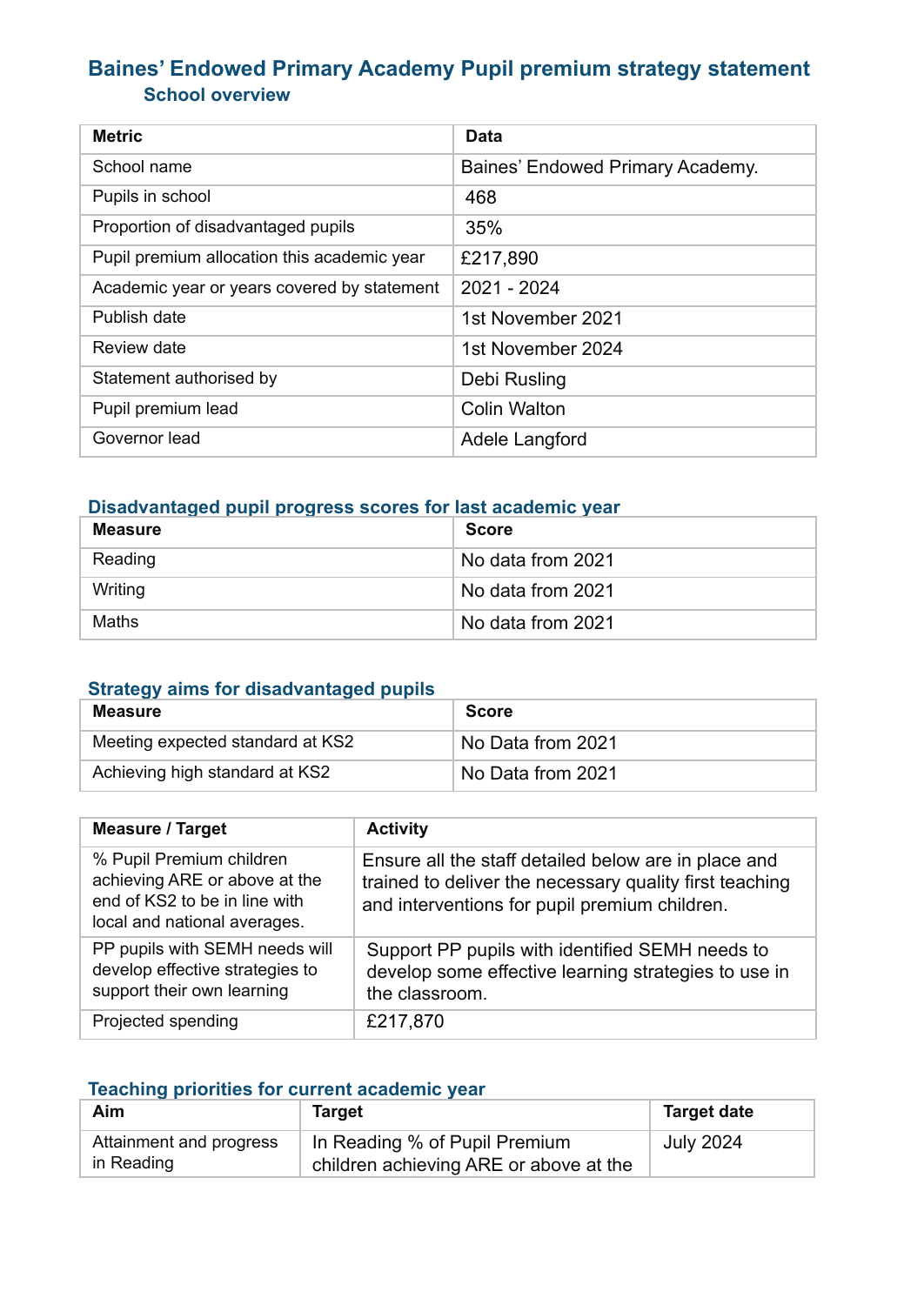|                                           | end of KS2 in line with local and<br>national figures.<br>Pupil Premium children will achieve<br>national average progress scores in<br><b>KS2 Reading</b>                                                                        |                  |
|-------------------------------------------|-----------------------------------------------------------------------------------------------------------------------------------------------------------------------------------------------------------------------------------|------------------|
| Attainment and progress<br>in Writing     | In writing % of Pupil Premium children<br>achieving ARE or above at the end of<br>KS2 in line with local and national<br>figures.<br>Pupil Premium children will achieve<br>national average progress scores in<br>KS2 writing    | <b>July 2024</b> |
| Attainment and progress<br>in Mathematics | In Maths % of Pupil Premium children<br>achieving ARE or above at the end of<br>KS2 in line with local and national<br>figures.<br>Pupil Premium children will achieve<br>national average progress scores in<br><b>KS2 Maths</b> | <b>July 2024</b> |
| <b>Phonics attainment</b>                 | The pupil premium children will achieve<br>national average expected standard in<br><b>PSC</b>                                                                                                                                    | <b>July 2021</b> |

### **Targeted academic support for current academic year**

| <b>Measure / Target</b>                                                                                                                                                                | <b>Activity / Support</b>                                                                                                                                  |
|----------------------------------------------------------------------------------------------------------------------------------------------------------------------------------------|------------------------------------------------------------------------------------------------------------------------------------------------------------|
| The gap between pupil premium<br>children and non pupil premium<br>children's attainment will diminish<br>significantly between Year 5 and<br>Year 6 in Reading, Writing and<br>Maths. | 60% of the Assistant Headteachers time is allocated<br>to teaching time in Year Six. This group is focused on<br>pupil premium children.                   |
| The gap between pupil premium<br>children and non pupil premium<br>children's attainment will diminish<br>significantly between Year 4 and<br>Year 5 in Reading, Writing and<br>Maths. | A third teacher is employed to teach pupil premium<br>sets each morning in Year 2. This enables them<br>better access to the English and Maths Curriculum. |
| The gap between pupil premium<br>children and non pupil premium<br>children's attainment will diminish<br>significantly across school in<br>Reading, Writing and Maths.                | 20% of TA support in each class each morning is<br>focused on supporting pupil premium children.                                                           |
|                                                                                                                                                                                        | TAs are also employed in the afternoon to run small<br>intervention groups for pupil premium children.                                                     |
|                                                                                                                                                                                        | School employ five full days of SSA support for pupil<br>premium children.                                                                                 |
| Overcoming the Pupil Premium's<br>barriers to learning.                                                                                                                                | A Learning Mentor and a Behaviour Team are<br>employed to work with specific pupil premium                                                                 |